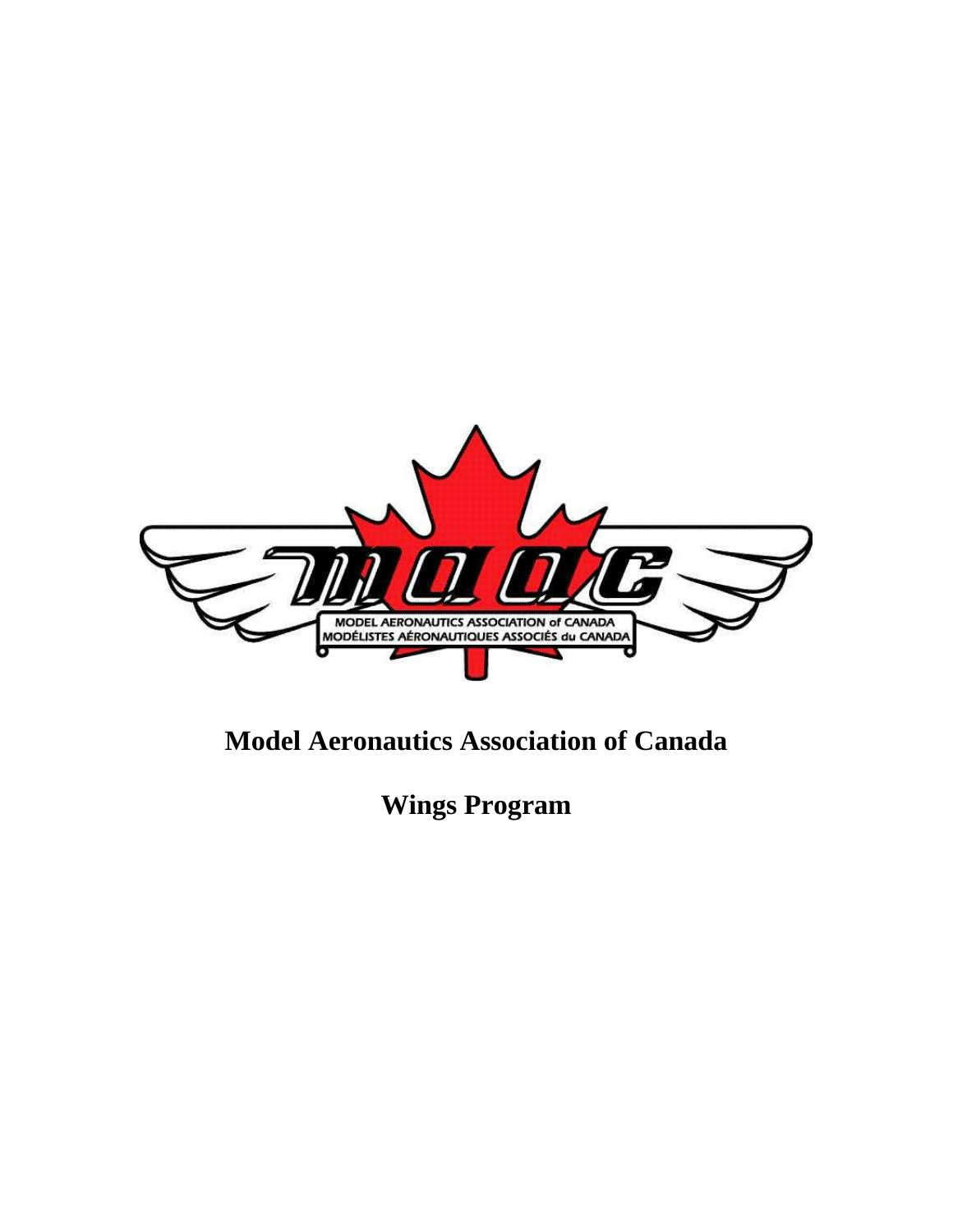# **Table of Contents**

| <b>Maneuver Descriptions and Downgrades</b> |
|---------------------------------------------|
|                                             |
|                                             |
|                                             |
|                                             |
|                                             |
|                                             |
|                                             |
|                                             |
|                                             |
|                                             |
|                                             |
|                                             |
|                                             |
|                                             |
|                                             |
|                                             |
|                                             |
|                                             |
|                                             |
|                                             |
|                                             |
|                                             |
|                                             |
|                                             |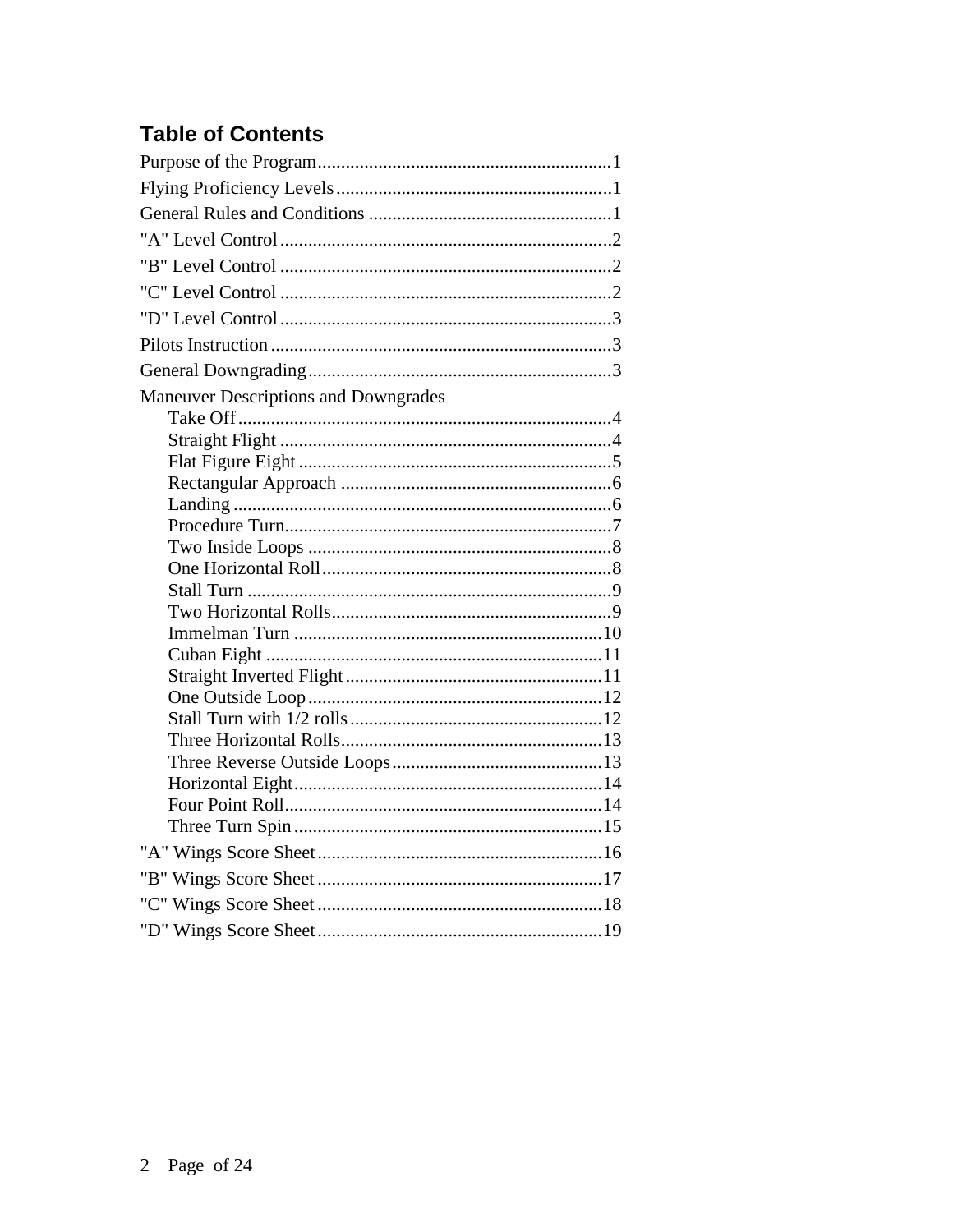### PURP0SE OF THE PROGRAM

- 1 To provide an interesting and challenging flying achievement program that will encourage individual club members to improve their overall flying ability.
- 2 To develop a membership of competent flyers to assist new club members regarding all aspects of the sport that pertain to powered flight.
- 3 To minimize safety hazards and accidents by encouraging all club members to develop better and more proficient flying habits,
- 4 To make radio control flying a more meaningful and satisfying experience for all club members.

# **FLYING PROFICIENCY LEVELS**

There are four flying proficiency levels, as indicated below. After successful examination at each level, beginning at Level "A", a candidate will receive a certificate for the appropriate wings level.

The following is a list of levels and flyer status:

- · "A" Basic control
- · "B" Intermediate
- · "C" Intermediate advanced
- · "D" Advanced

The current flying proficiency level attained by each club member will be recorded on a membership list.

## **GENERAL RULES AND CONDITIONS**

- 1 Qualified instructors of the club will be appointed as examiners for the purpose of granting Wings. All other members wishing to participate in the judging are welcome and are encouraged to qualify.
- 2 To qualify as a Official "Examiner", the member must attain their "C" level Wings.
- 3 The above qualification is good for marking "A" and "B" levels only. To mark "C" and "D" levels one of the two examiners must hold a "D" level.
- 4 Two examiners are required for "B", "C" and "D" levels. To ensure that all members have an opportunity to obtain the required "A" level <u>one qualified</u> examiner will suffice if two are not available. However the candidates instructor cannot be the sole examiner.
- 5 Examinations may be taken at any time, however to ensure that an examiner will be on hand a candidate should contact the Chief Instructor so that arrangements can be made. During an examination no other aircraft shall be flying or running in the pits. This is to ensure every advantage to the candidate.
- 6 All maneuvers will be judged out of 10 points. A minimum of 6 points for each maneuver and 60% for each flight is required for a passing grade. Two successive flights must be made and both of them must be successful ( attain at least 6 points in each maneuver).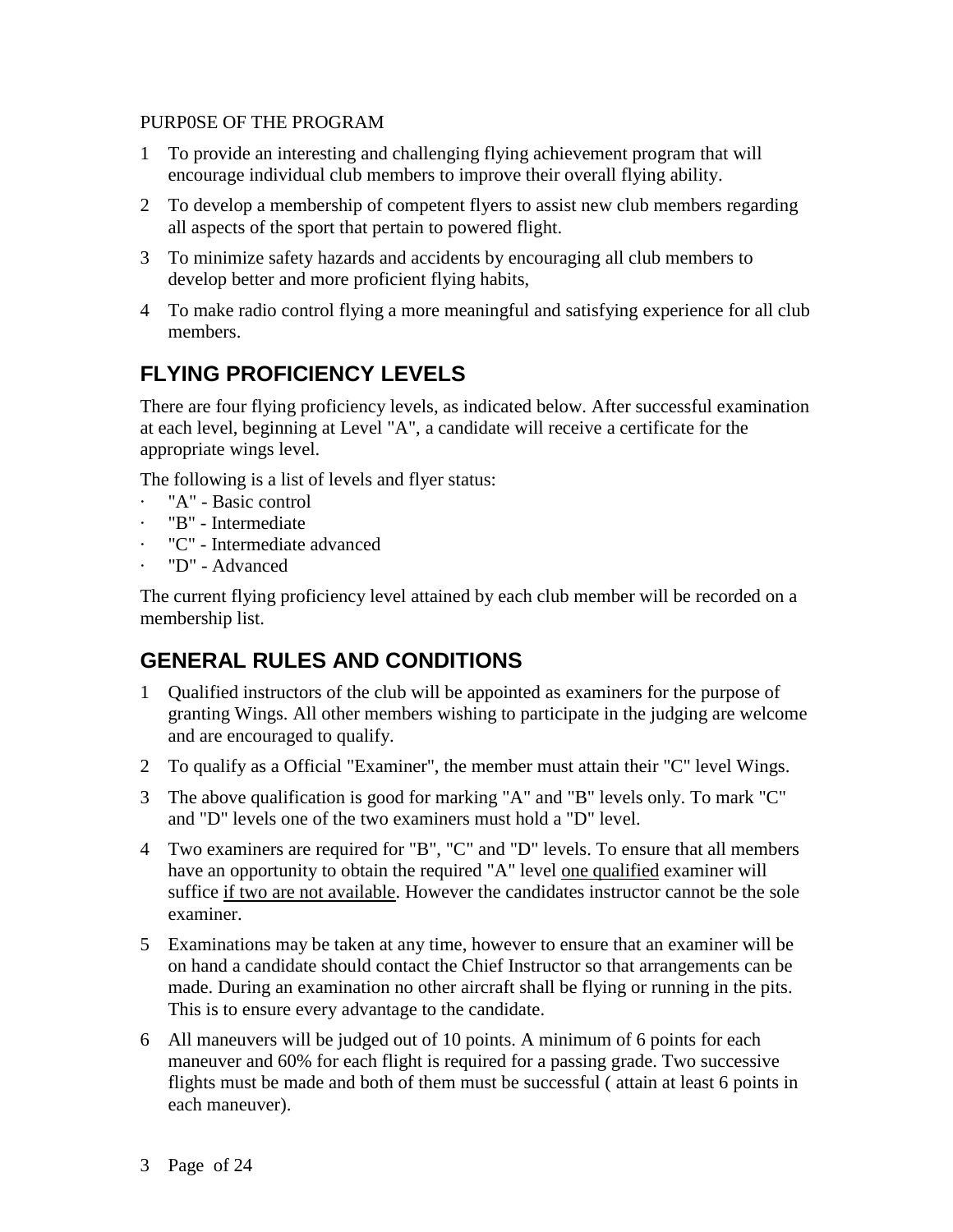- 7 Judging for "A" levels will tend to be softer than for the other categories. This is to account for trainer type aircraft and nerves. However, the other 3 categories will be marked in the same manner as at a contest. When you win your wings you can be proud of them!
- 8 Candidates may, if they wish, have an assistant to aid them in the pit area and call the maneuvers out during the flight.
- 9 If there are 10 or more planes waiting to fly approval from all pilots is required before test may commence.

# **"A" LEVEL BASIC CONTROL**

*Before taking the "A" level Wings test the prospective pilot must demonstrate to their instructor that they are capable of flying the test from either direction and have mastered dead stick landing procedures. While these capabilities are not suitable to be demonstrated in a "test" situation they are viewed as mandatory capabilities for competent pilots.*

Candidates must demonstrate on two successive attempts during their examination period his ability to:

- 1 Take off and land unassisted.
- 2 Maintain straight and level flight parallel to the runway.
- 3 Perform a figure eight.
- 4 Rectangular Approach.
- 5 Land under power.

## **"B" LEVEL INTERMEDIATE CONTROL**

Candidates must demonstrate on two successive attempts during the examination period their ability to :

- 1 Take off.
- 2 Straight flight out/back
- 3 Procedure turn.
- 4 Two overlapping loops.
- 5 One horizontal role.
- 6 Rectangular approach.
- 7 Landing under power.

# **"C" LEVEL INTERMEDIATE ADVANCED**

Candidate must demonstrate on two successive attempts during the examination period his ability to:

- 1 Take off.
- 2 Stall turn.
- 3 Two consecutive horizontal turns.
- 4 Immelman Turn.
- 5 Cuban 8.
- 6 Straight inverted flight.
- 7 One outside loop.
- 8 Landing.
- 4 Page of 24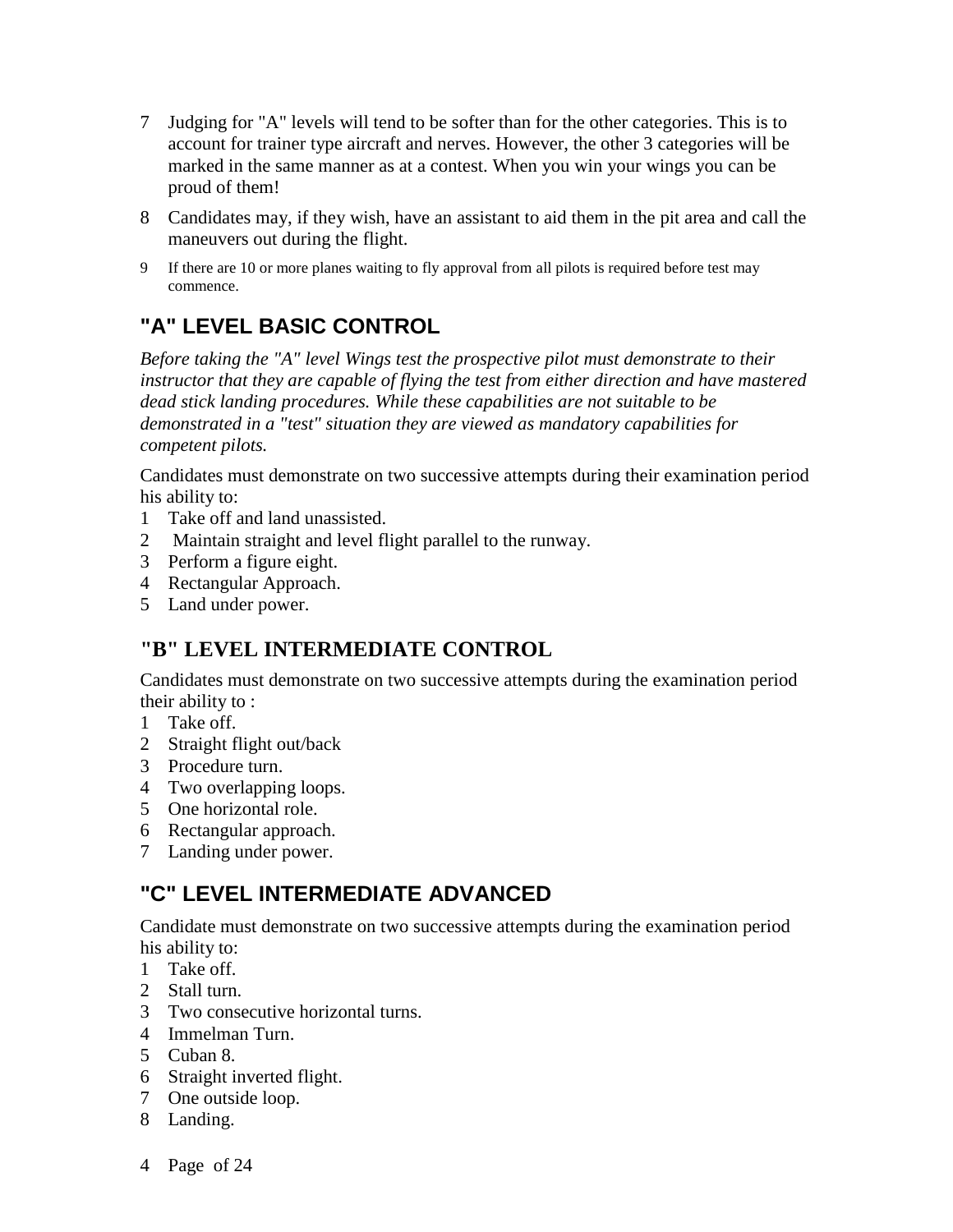# **"D" LEVEL ADVANCED**

Candidate must demonstrate on two successive attempts during the examination period their ability to:

- 1 Take off.
- 2 Stall turn with 1/2 rolls.
- 3 Three horizontal rolls.
- 4 Three reverse outside loops.
- 5 Horizontal 8.
- 6 Four point roll.
- 7 Three turn spin.
- 8 Landing

# **PILOTS INSTRUCTIONS**

- 1 The pilot must stay within the designated pilot area for all maneuvers.
- 2 The pilot or their aid must call his maneuvers prior to execution.
- 3 At no time should the aircraft fly behind the flight line.
- 4 The candidate must perform all maneuvers and/or procedures parallel to, but beyond the designated runway.
- 5 Candidates will maintain a reasonable height and range while being judged.
- 6 Candidates are allowed only two free passes per flight.

## **GENERAL DOWNGRADING**

A general downgrading of the total score will be made due to the following:

- · 5 points for each time the aircraft crosses the flight line.
- · 2 points for each time a maneuver is not clearly called.
- 5 points for each free pass made over the allowed limit of two,
- 5 points for flying too far away.

NOTE: See description of maneuvers for individual downgrading.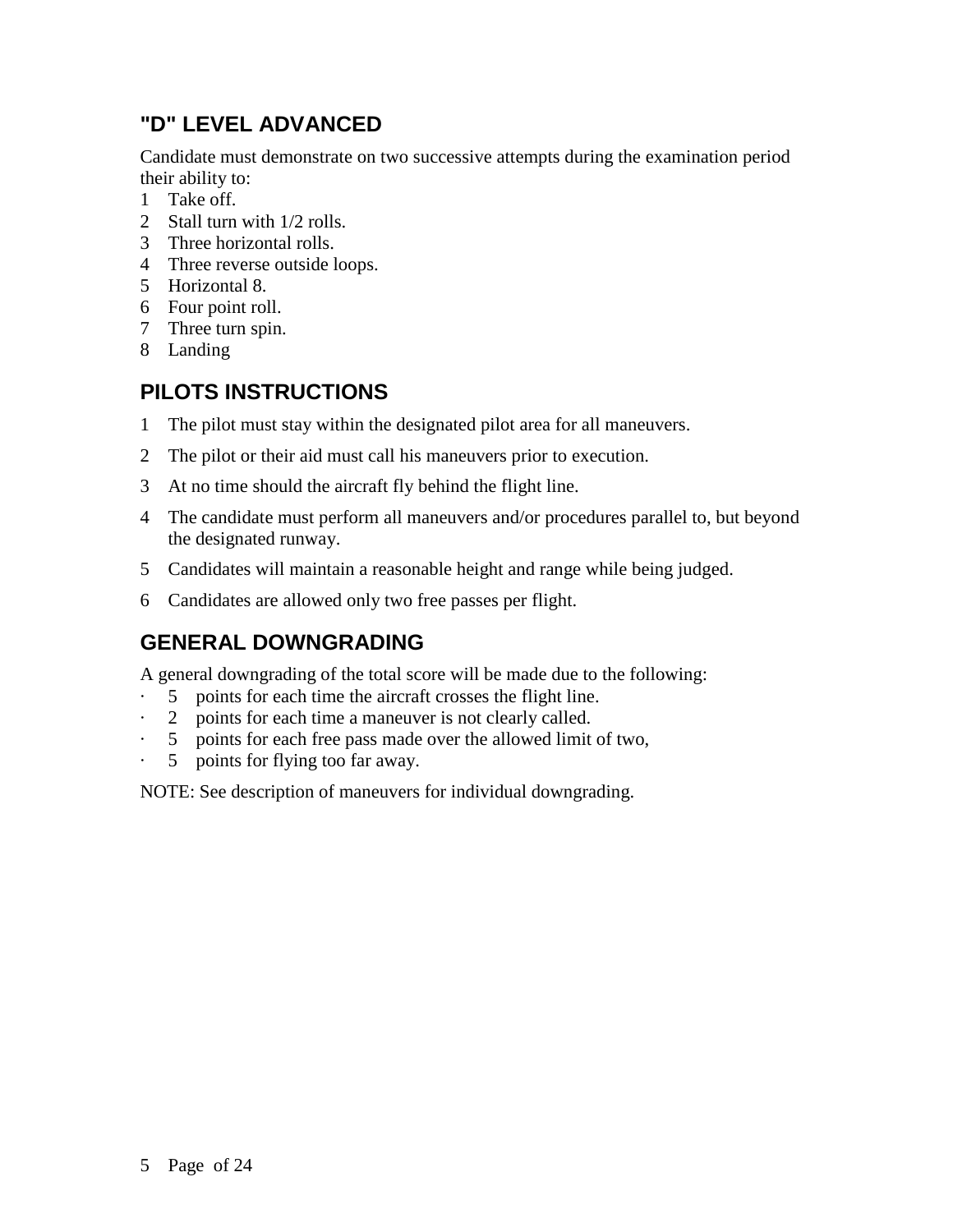## *Take Off:*

From a dead stop, model travels straight down the center of the runway. Model lifts off and climbs out straight with wings level. maneuver complete two meters off the ground.

### **Downgrades:**

- Take-off not straight.
- · Lift-off is not smooth.
- · Climb-out too steep or erratic.
- · Model pulls left or right during climb.

**Diagram**



*Straight Flight*

**Applies to:** X X X X

## **Straight Flight Out**

The model will attain altitude and must be flown parallel to the runway in an absolutely straight and level path into the wind for three to five seconds. The maneuver must be centered directly in front of the judges.

### **Straight Flight back**

The model flies straight and level on the same line and altitude as the Straight Flight Out and finished in front of the judges

#### **Downgrades:**

Model makes change in altitude during straight and level flight.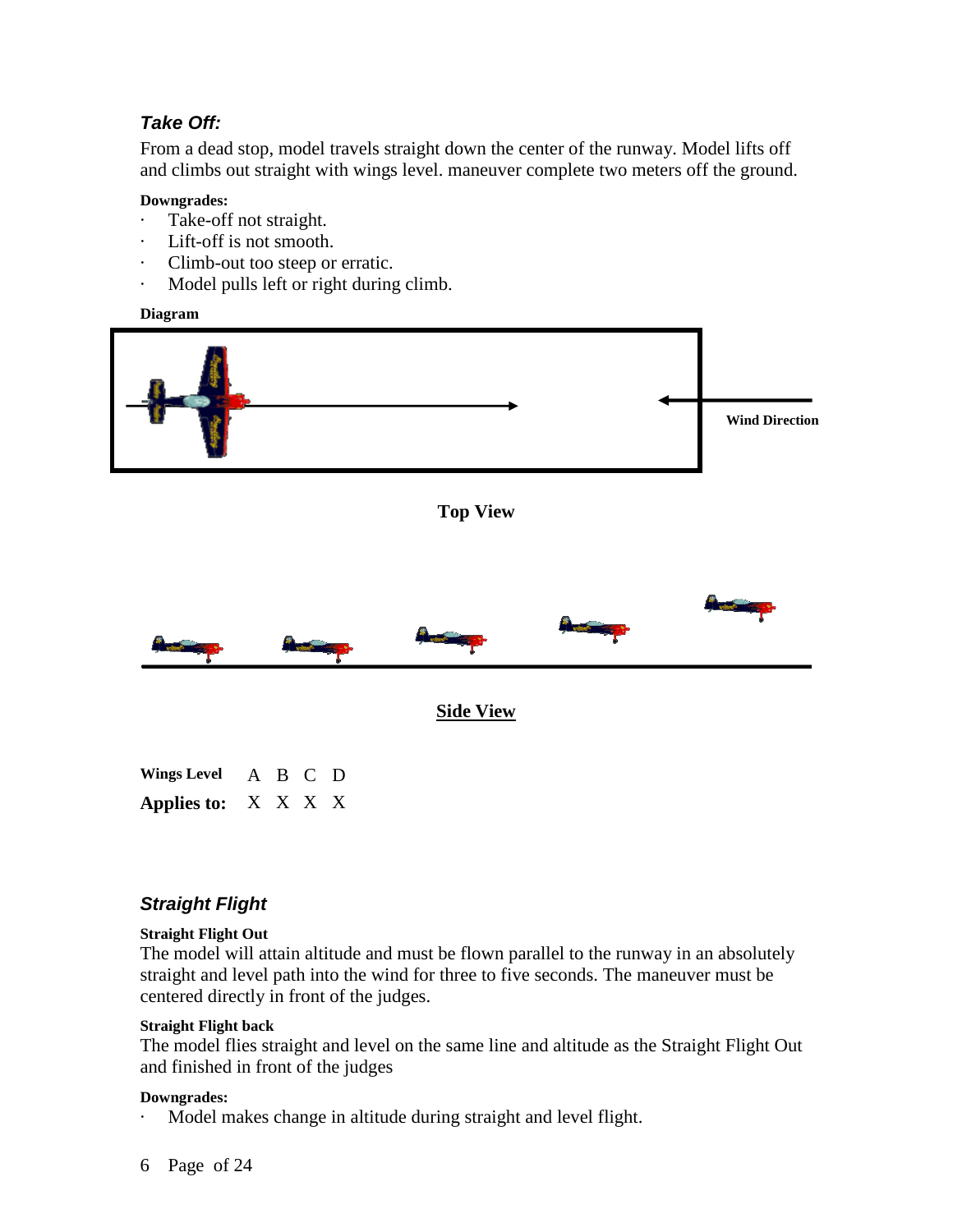- · Model deviates left or right.
- · Maneuver not held for at least three seconds.
- · Maneuver not centered in front of judges.
- Model is flown at a distance greater than twenty-five meters away from in front of the judges.



Wings Level A B C D **Applies to:** X X

## *Flat Figure Eight*

The model will attain altitude and must be flown parallel to the runway to a point at the center-line of the judges. Model then makes a ninety degree turn in a direction away from the judges, levels its wings, and then makes a 360 degree flat turn to the right or left. When the model returns to its original heading away from the flight line, it makes a second 360 degree flat turn in the opposite direction to the first 360 degree turn. The maneuver is complete when the model levels its wings after the second 360 degree turn.

- · First turn not exactly 90 degrees.
- · 360 degree turns not circular in shape.
- · Model makes changes in altitude during 360 degree turns.
- Model does not finish the first and second 360 degree turns at the original start point of the maneuver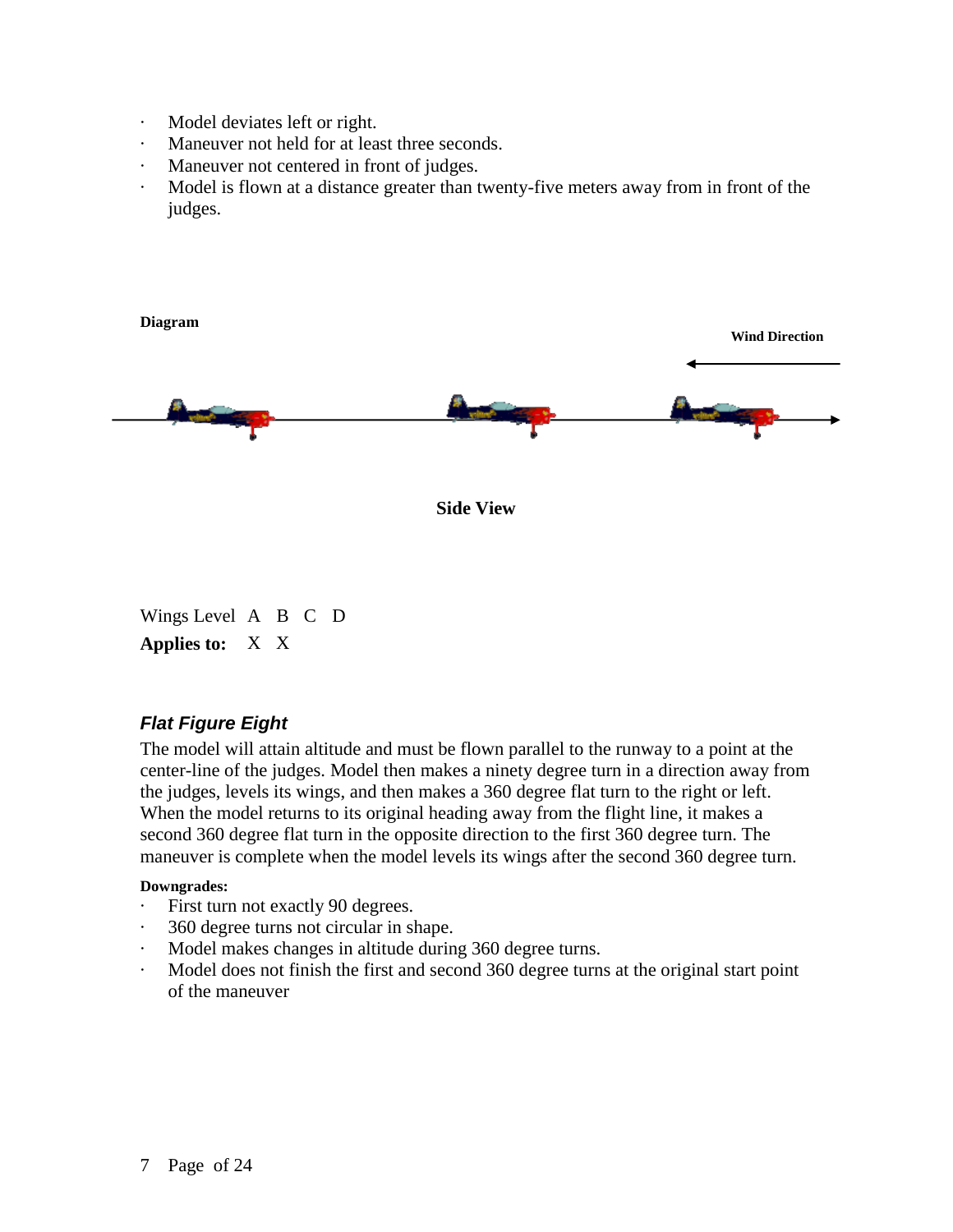



## *Rectangular Approach*

The maneuver begins with the model flying straight and level into the wind parallel to the runway. At the far end of the runway, the model turns 90 degrees away from the flight line for the first cross-wind leg. The model makes a second 90 degree turn into the downwind leg. The model makes a third 90 degree turn into the second cross-wind leg. The model makes a fourth 90 degree turn into the wind and continues on a descending flight towards the touchdown at the start of the landing strip.

The first three legs are to be held at a constant altitude. The descent will commence after the fourth 90 degree turn has been executed. The maneuver is complete when the aircraft descends to 2 meters off of the ground.

- The 90 degree turns are not smooth and precise.
- Turns are more or less than 90 degrees.
- Model deviates from heading on the straight part of any leg.
- Model changes altitude on the straight part of the first three legs.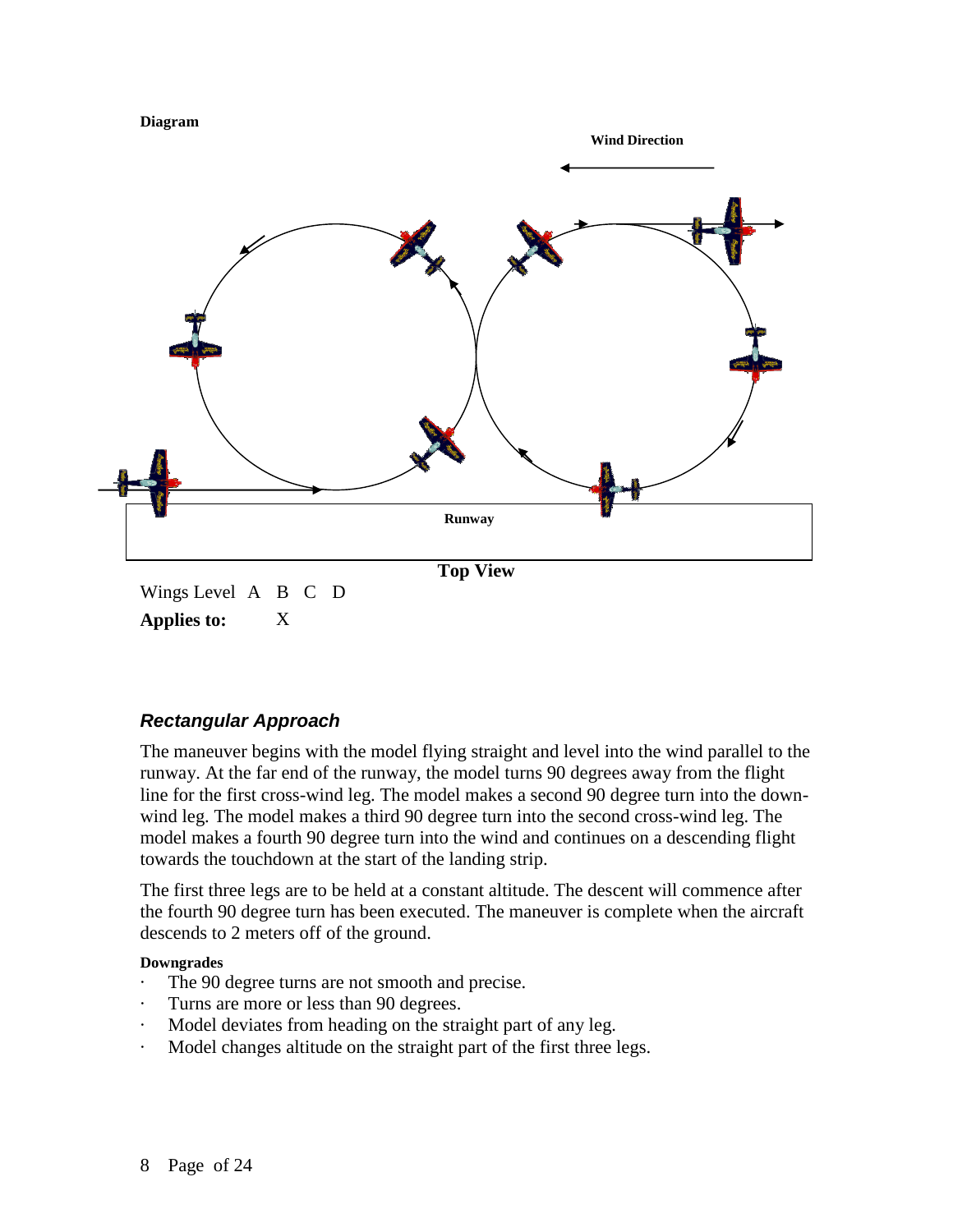

Wings Level A B C D **Applies to:** X X

## *Landing*

The maneuver starts when the aircraft descends to two meters above the ground. The model flares smoothly to touch the ground and rolls to a stop with no bouncing or changes in heading.

### **Downgrades**

- Wings not level.
- · Model changes heading.
- · Model impacts the ground due to lack of flare.
- · Model bounces after touchdown.
- · Model ends up on its back automatic 0 points for maneuver.
- · Any undercarriage leg collapse or retract on landing 0 points for maneuver.

#### **Diagram**



**Side View**

Wings Level A B C D **Applies to:** X X X X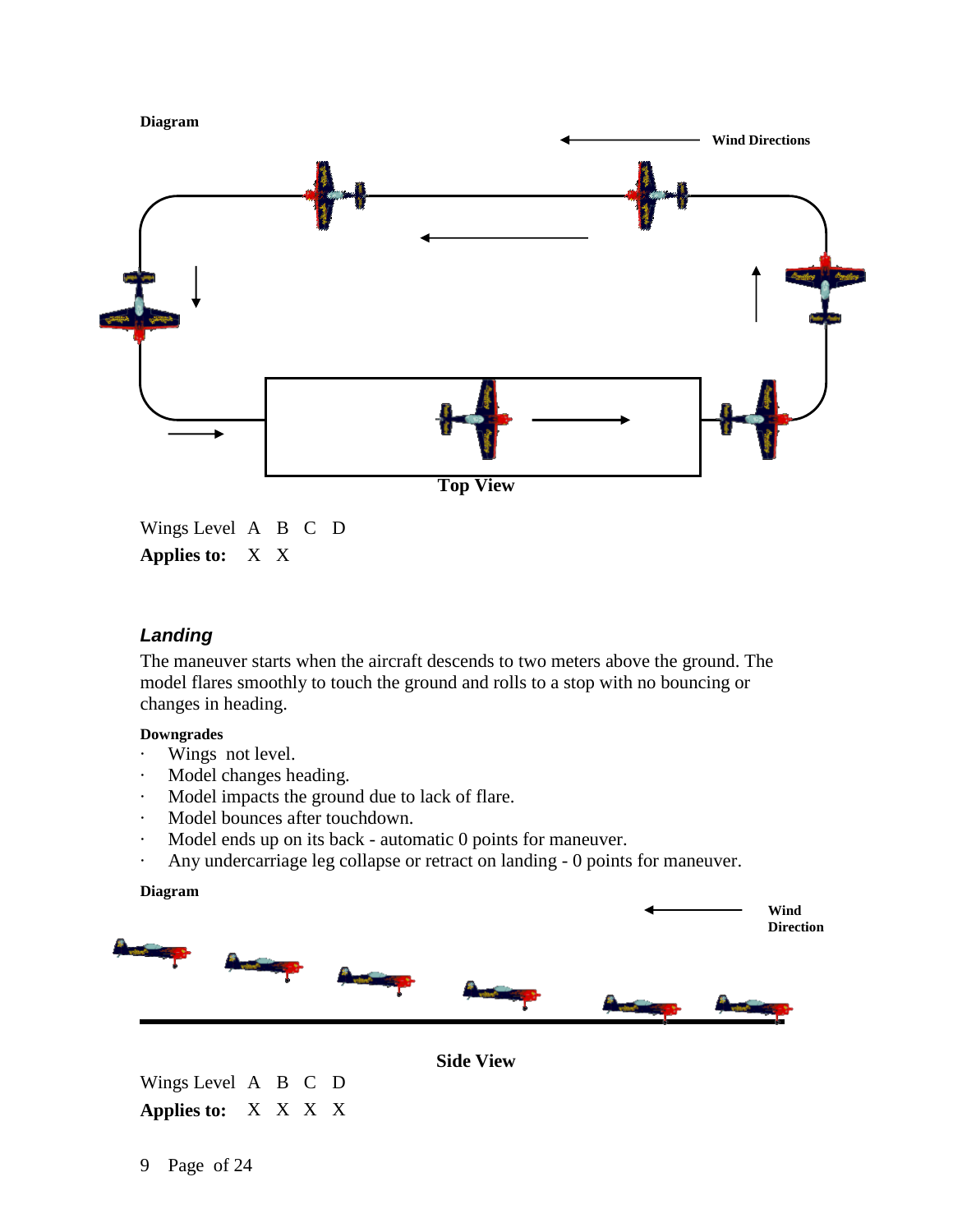## *Procedure Turn*

After the Straight Flight Out, model makes a 90 degree turn away from the flight line followed by a 270 degree turn in the opposite direction back to the reverse flight path of the Straight Flight Out.

## **Downgrades**

- · First turn not exactly 90 degrees.
- · Opposite turn not exactly 270 degrees.
- · Changes in altitude during turn.
- · Turns not smooth and circular.
- · Does not head back over exact outgoing path.

#### **Diagram**



**Top View**

Wings Level A B C D **Applies to:** X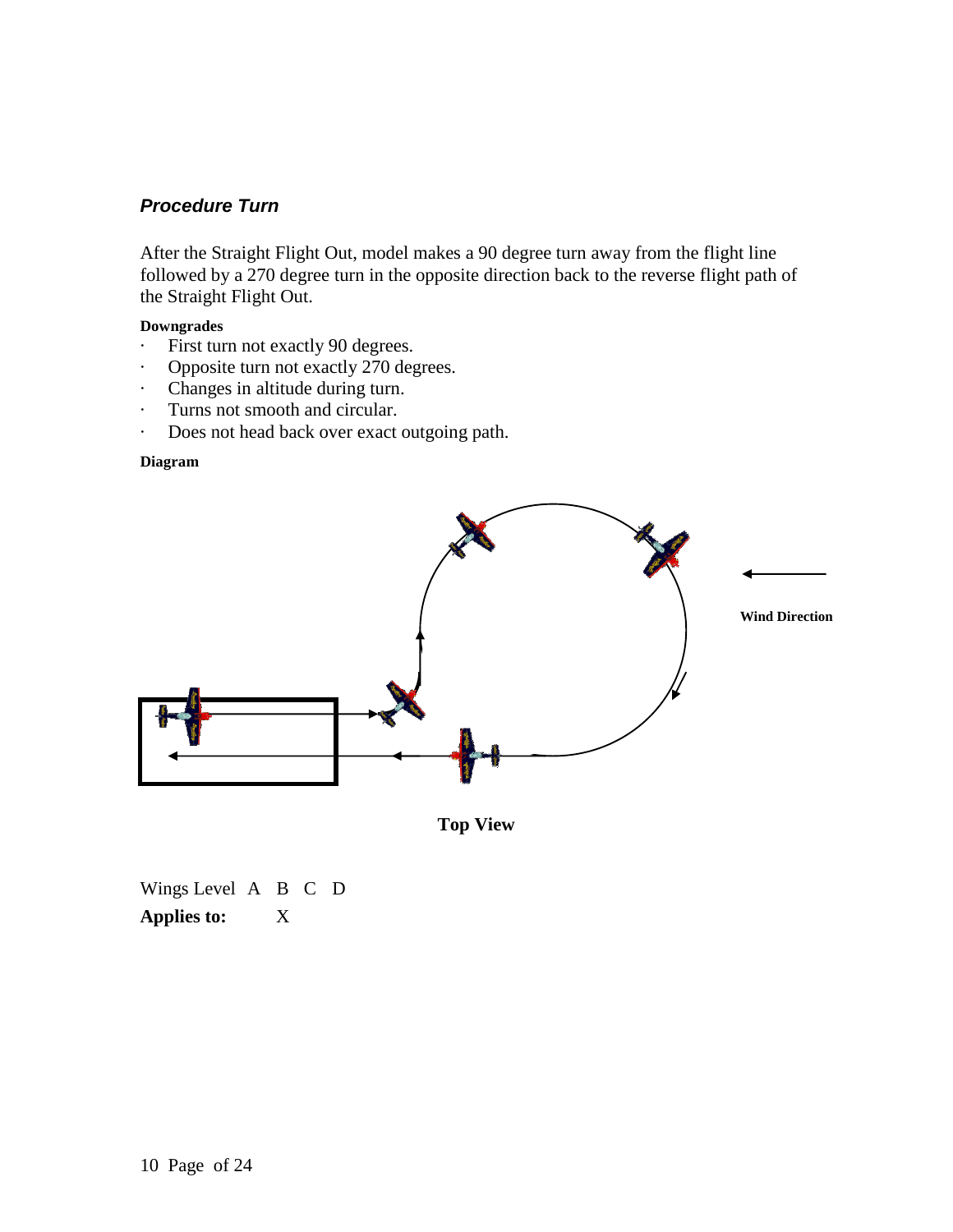## *Two Inside Loops*

Model pulls up and executes two consecutive loops. Both loops should be round and superimposed.

#### **Downgrades**

- · Loops not round.
- · Loops not superimposed.
- · Wings not level during loops.
- · Changes in heading during loops.

#### **Diagram**





Wings Level A B C D **Applies to:** X

## *One Horizontal Roll*

Model rolls through 360 degrees on a straight and level path.

- · Model varies in altitude.
- · Model not level on entry and exit.
- · Roll not 360 degrees.
- · Model changes heading.
- · Roll rate not constant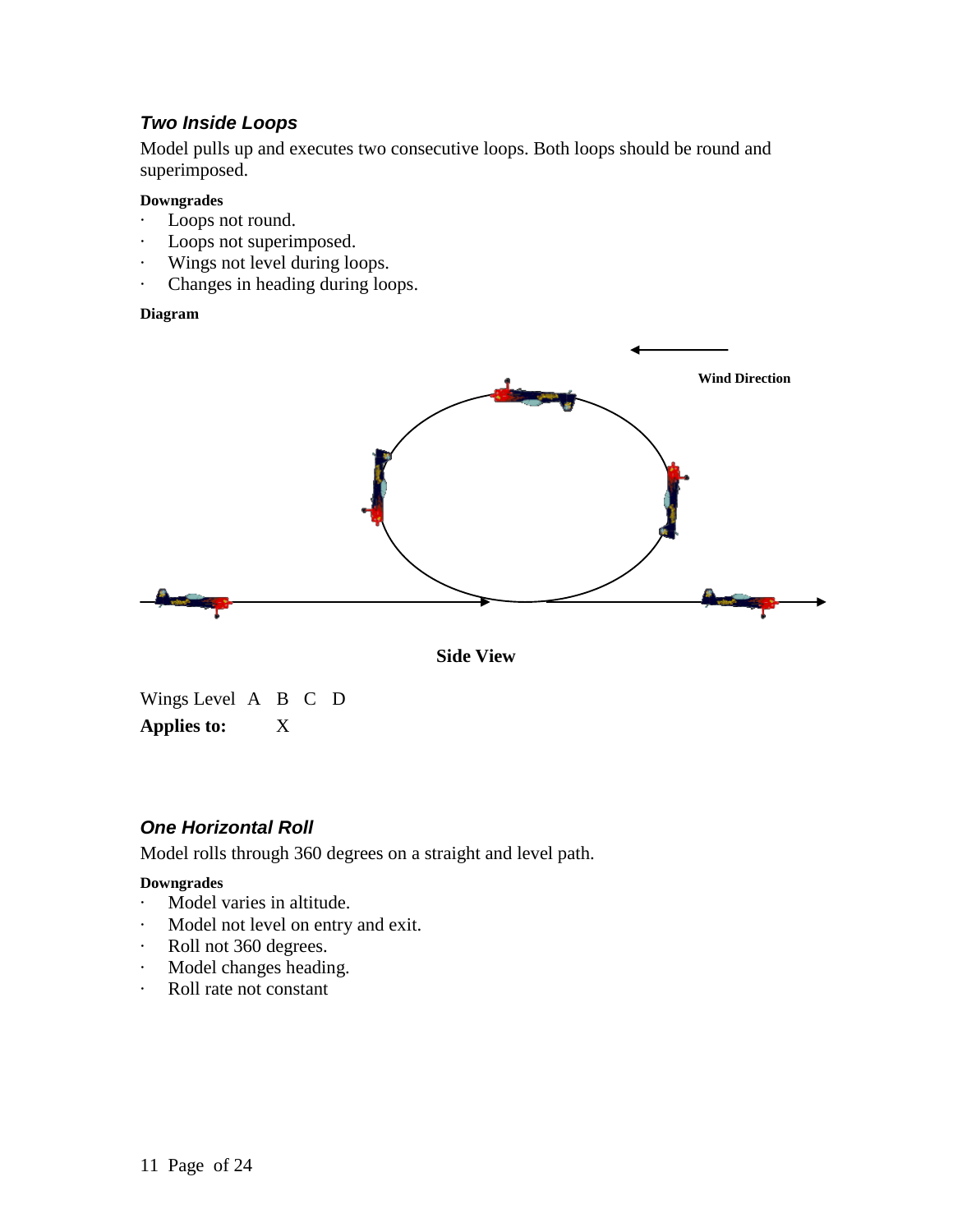



Wings Level A B C D

**Applies to:** X

## *Stall Turn*

Model pulls up into a vertical attitude, executes a 180 degree stall turn in either direction, then recovers in level flight.

### **Downgrades:**

- · Model not vertical before and after stall turn.
- · Stall turn not exactly 180 degrees.

## **Diagram**



 **Front View**

Wings Level A B C D **Applies to:** X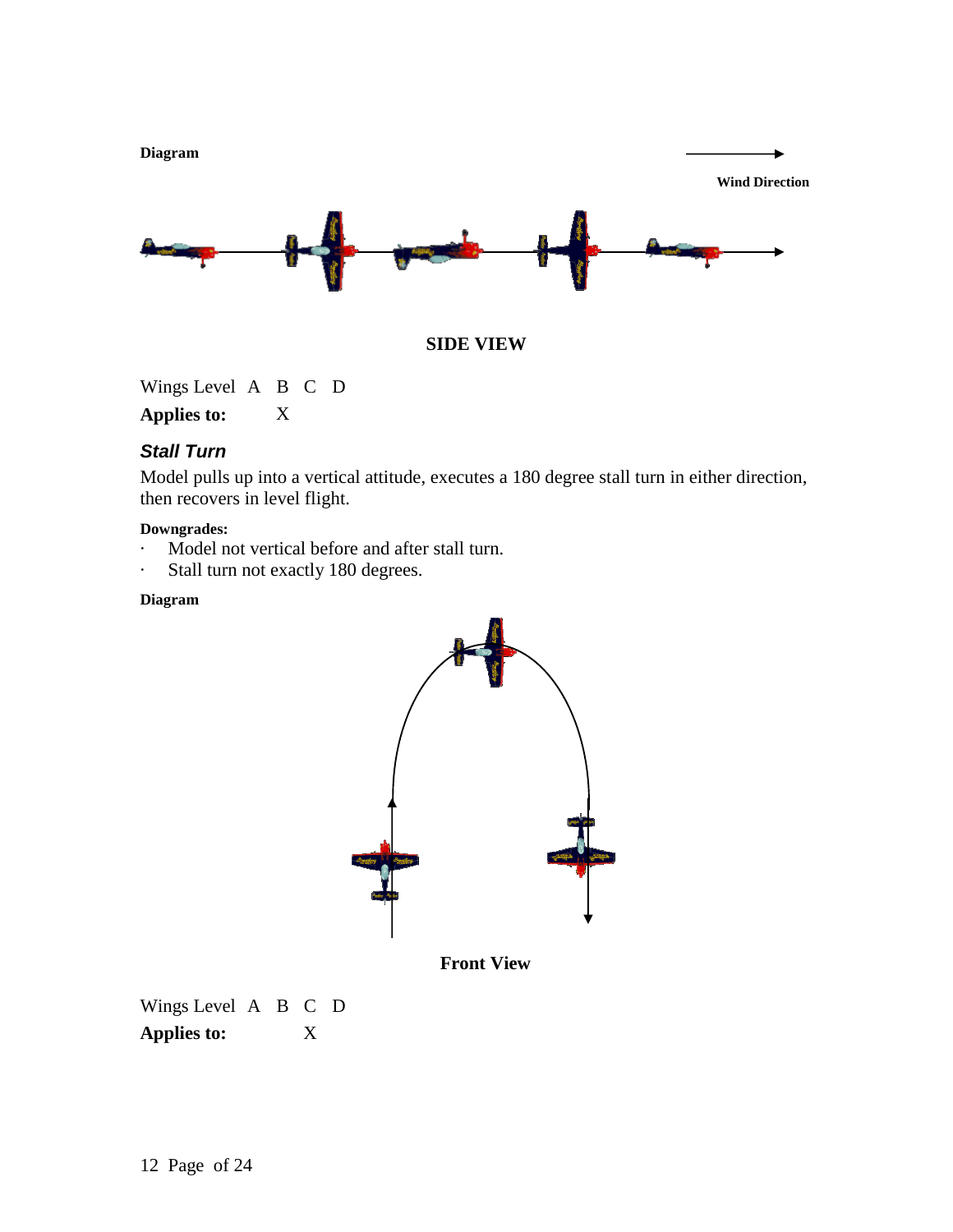## *Two Horizontal Rolls*

Model rolls at a uniform rate through two complete revolutions in either direction.

#### **Downgrades:**

- · Changes in heading during rolls.
- · Changes in altitude during rolls.
- · Roll rate not constant.
- · Model does not do exactly two rolls.

#### **Diagram**



Wings Level A B C D **Applies to:** X

## *Immelman Turn*

Model pulls up and completes 1/2 loop then immediately performs 1/2 roll to recover in level flight at a higher altitude than entry.

- Change in heading during  $1/2$  loop or  $1/2$  roll.
- $1/2$  roll not immediately after  $1/2$  loop.

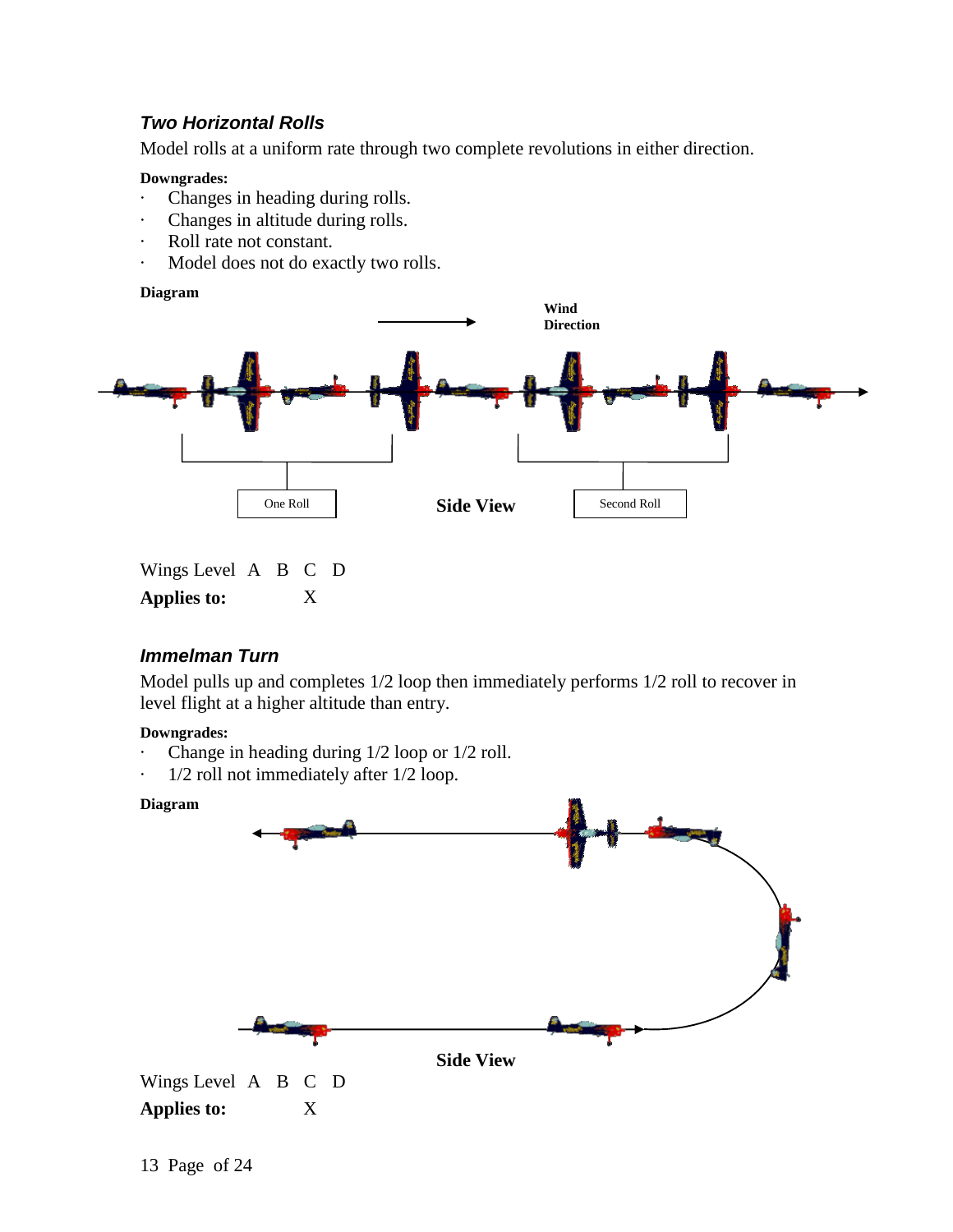## *Cuban Eight*

Model pulls up and executes an inside loop to a point where it is inverted on a 45 degree down line. Model then performs 1/2 roll followed by an identical 1/2 loop to a 45 degree down-line. Model performs second 1/2 roll to upright and completes first loop to level flight.

### **Downgrades:**

- Loops not round and the same size.
- Model not 45 degrees at time of commencement of  $1/2$  rolls.
- · Changes in heading in loops or rolls.
- Crossover rolls do not occur at the same point.



Wings Level A B C D **Applies to:** X

## *Straight Inverted Flight*

Model half rolls to inverted and flies straight and level inverted for a minimum of four seconds, then one half rolls back to level flight.

- · 1/2 rolls not level.
- Inverted flight not straight and level.
- · Changes in heading during rolls and inverted flight.
- · Inverted flight not four seconds.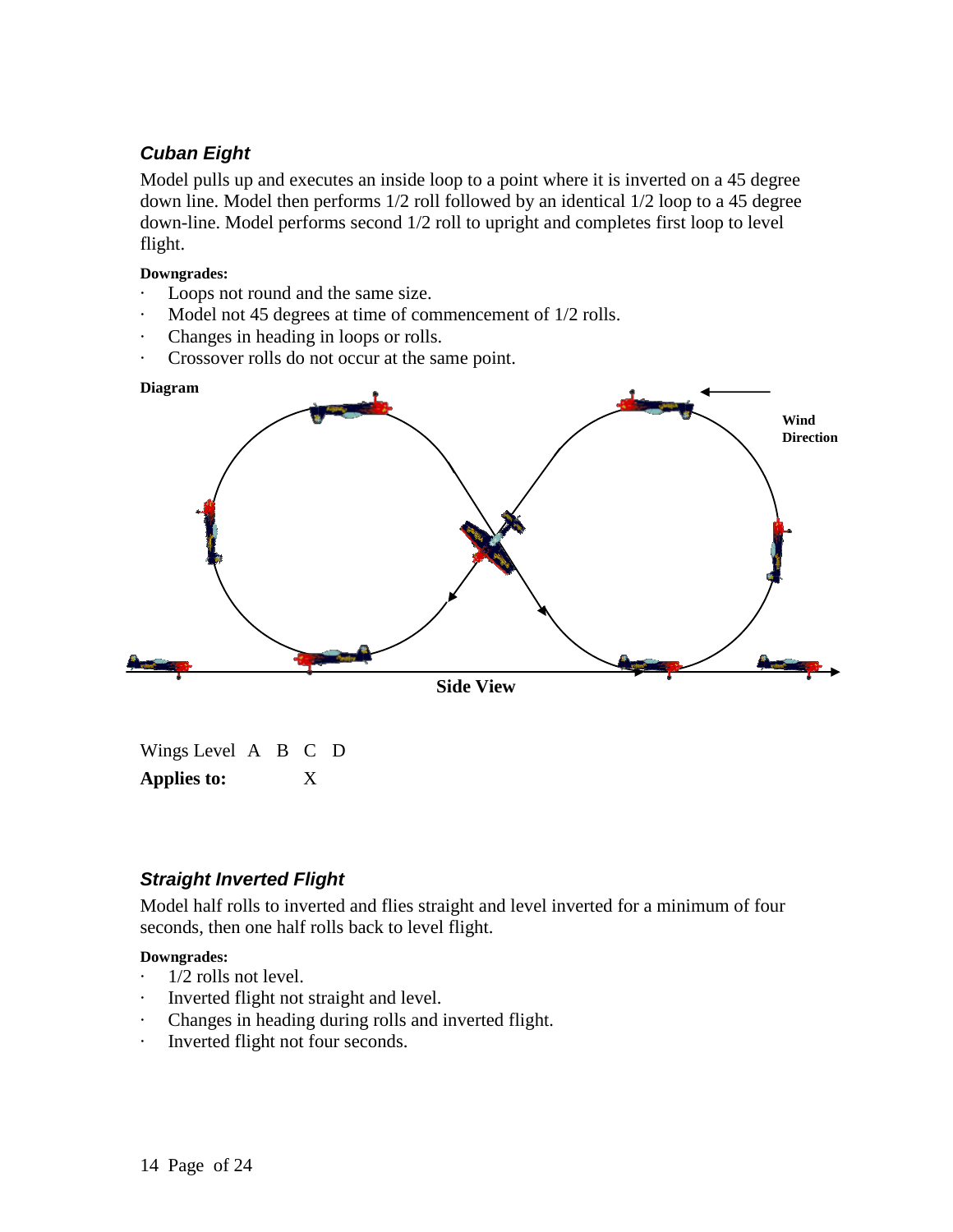



Wings Level A B C D **Applies to:** X

## *One Outside Loop*

Model pushes over and executes one outside loop.

#### **Downgrades:**

- · Loop not round.
- · Wings not level during loop.
- · Changes in heading.

**Diagram Side View**

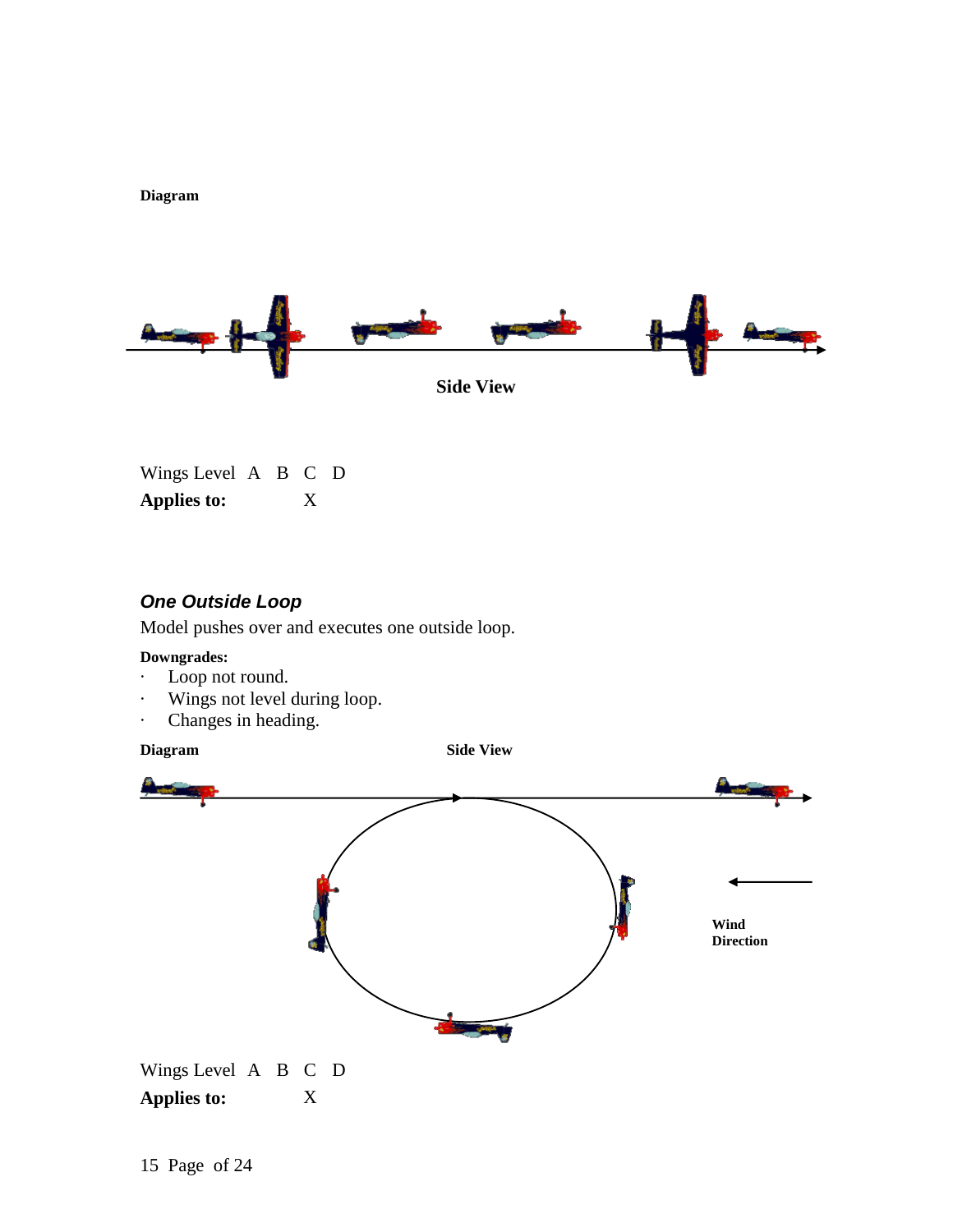## *Stall Turn with 1/2 Rolls*

Model pulls up into a vertical attitude, performs a 1/2 roll, executes a 180 degree stall turn (left or right) performs another 1/2 roll then pulls up to exit in level flight.

#### **Downgrades:**

- Model not vertical at start and finish of rolls and stall turn.
- · Entry and exit levels are not at the same altitude
- · Stall turn and 1/2 rolls not exactly 180 degrees.

#### **Diagram**



Wings Level A B C D **Applies to:** X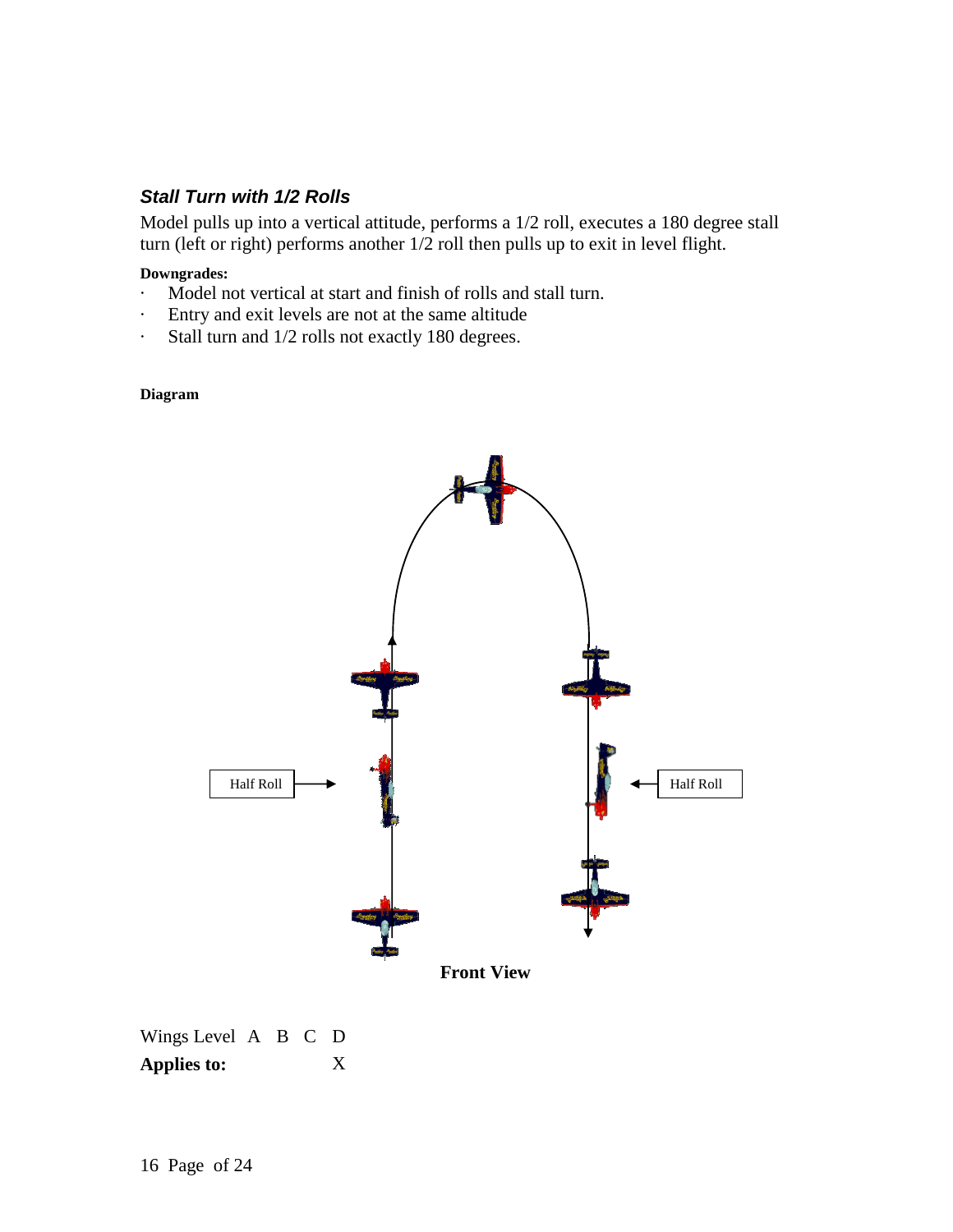## *Three Horizontal Rolls*

Model rolls at a uniform rate through three complete revolutions in either direction.

#### **Downgrades:**

**Diagram**

- · Changes in heading during rolls.
- · Changes in altitude during rolls.
- · Roll rate not constant.
- · Model does not do exactly three rolls.



| Wings Level A B C D |  |   |  |
|---------------------|--|---|--|
| <b>Applies to:</b>  |  | X |  |

## *Three Reverse Outside Loops*

Model half rolls to inverted, pauses for approximately one second, pushes up to execute three consecutive outside loops, pauses for approximately one second then half rolls to level flight.

- · Loops not round.
- · Loops not superimposed.
- · Changes in heading during loops and rolls.
- · Wings not level during loops.
- · Model does not pause for one second before and after loops.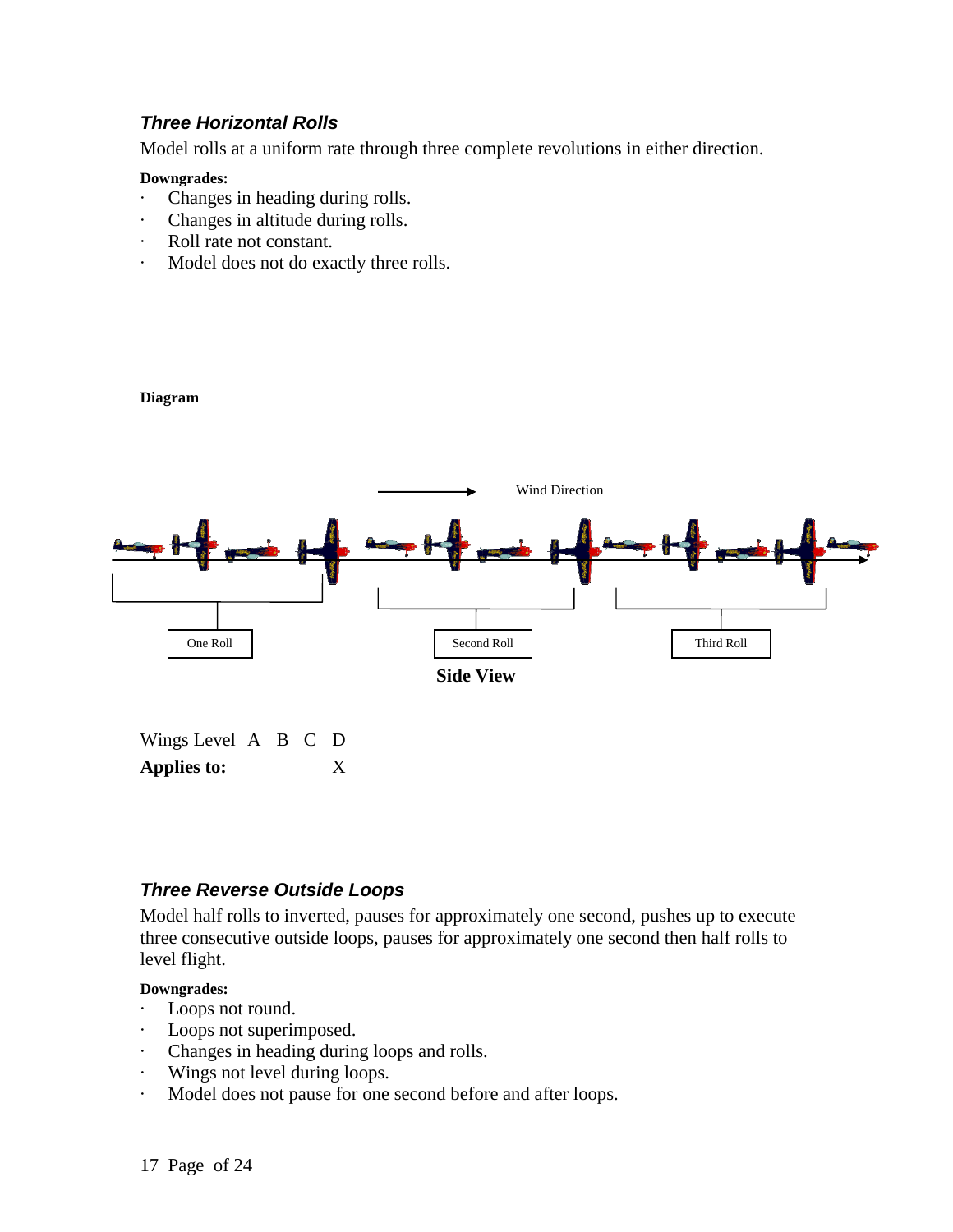**Diagram**



Wings Level A B C D **Applies to:** X

## *Horizontal Eight*

Model pulls up and completes 3/4 of an inside loop to a vertical position then does a compete outside loop to a vertical position again then recovers by completing a 1/4 inside loop.

- Loops not round.
- · Model not vertical at cross-over points.
- · Changes in heading during loops.
- · Loops not the same diameter.
- · Loops not at same altitude.
- · Model does not cross over at same point.

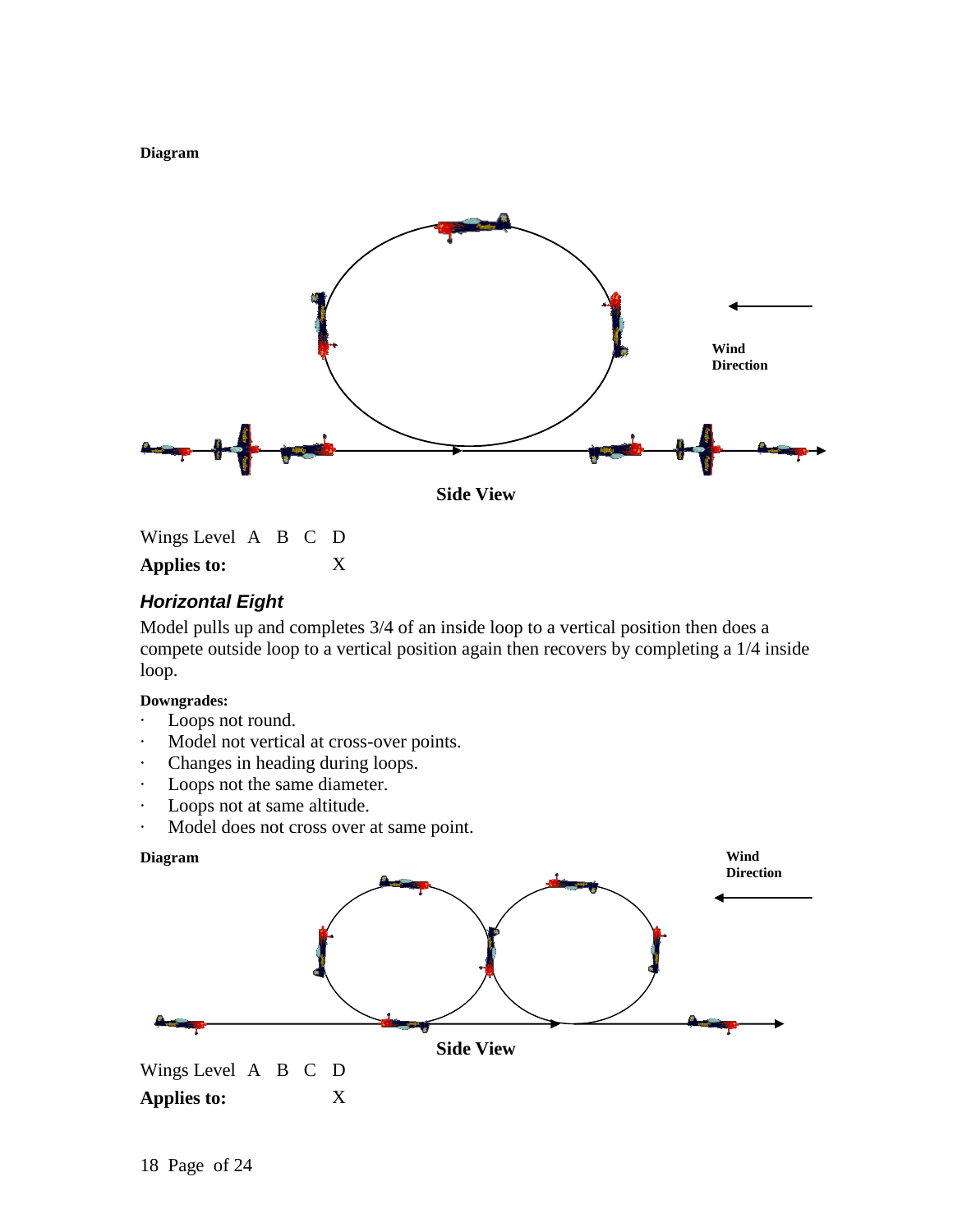## *Four Point Roll*

Model rolls through 360 degrees, hesitation at each 90 degree point. At each hesitation wings are either 90 or 180 degrees to the horizon.

#### **Downgrades:**

- · 1/4 rolls are more or less than 90 degrees.
- · Model does not hesitate at each 1/4 roll point.
- Roll rate not constant.
- · Changes in altitude.



## *Three Turn Spin*

The model establishes a heading, power is reduced, the model is held in a slightly nose high attitude until it stalls and commences to spin. The model will autorotate through three complete turns and recover on the same heading but at a lower altitude.

- · Entry not level.
- · Does not make three turns. Two or less, and four or more score zero.
- · Does not finish on same heading.
- · Wings not level during recovery.
- · Spiral dive scores zero on maneuver.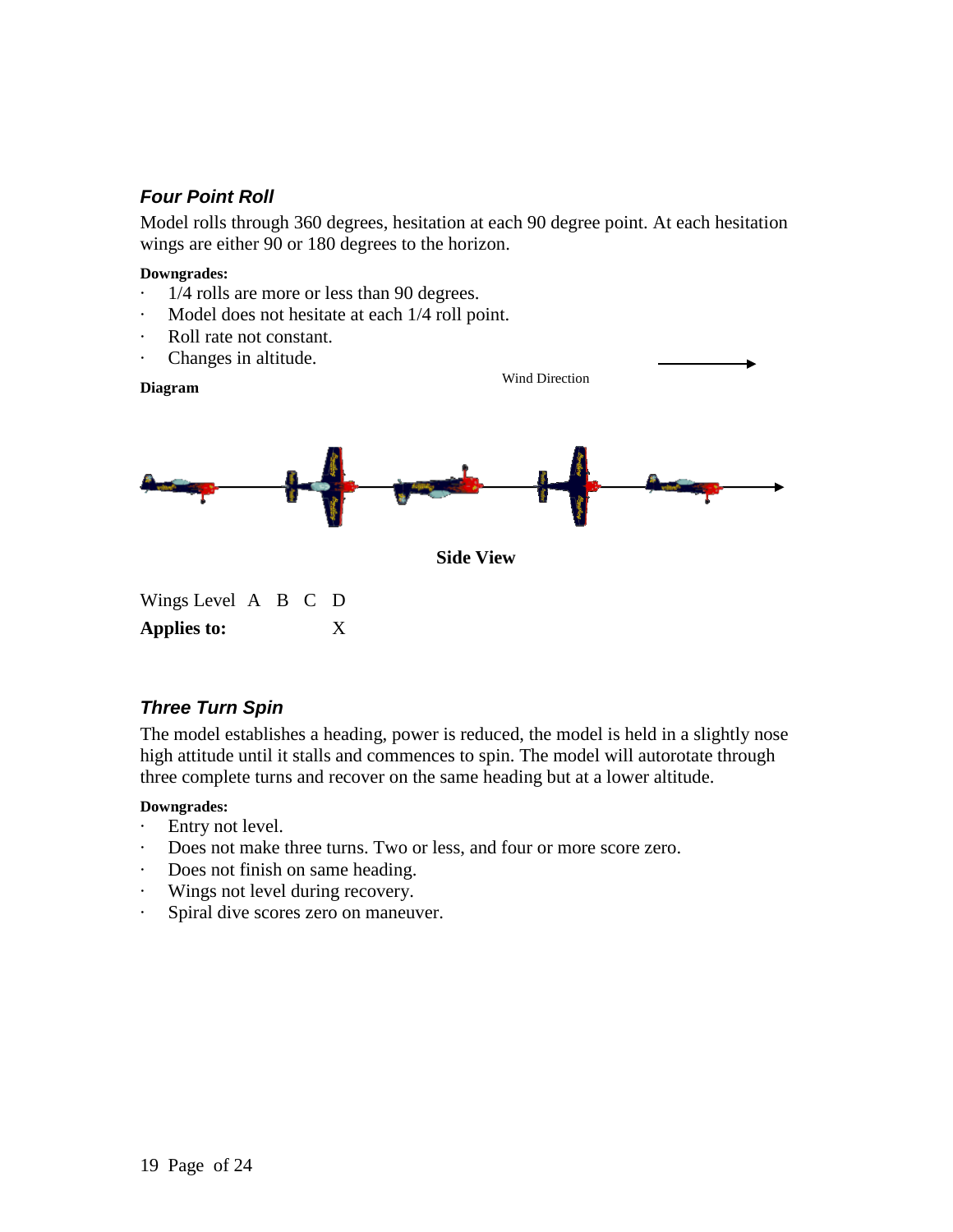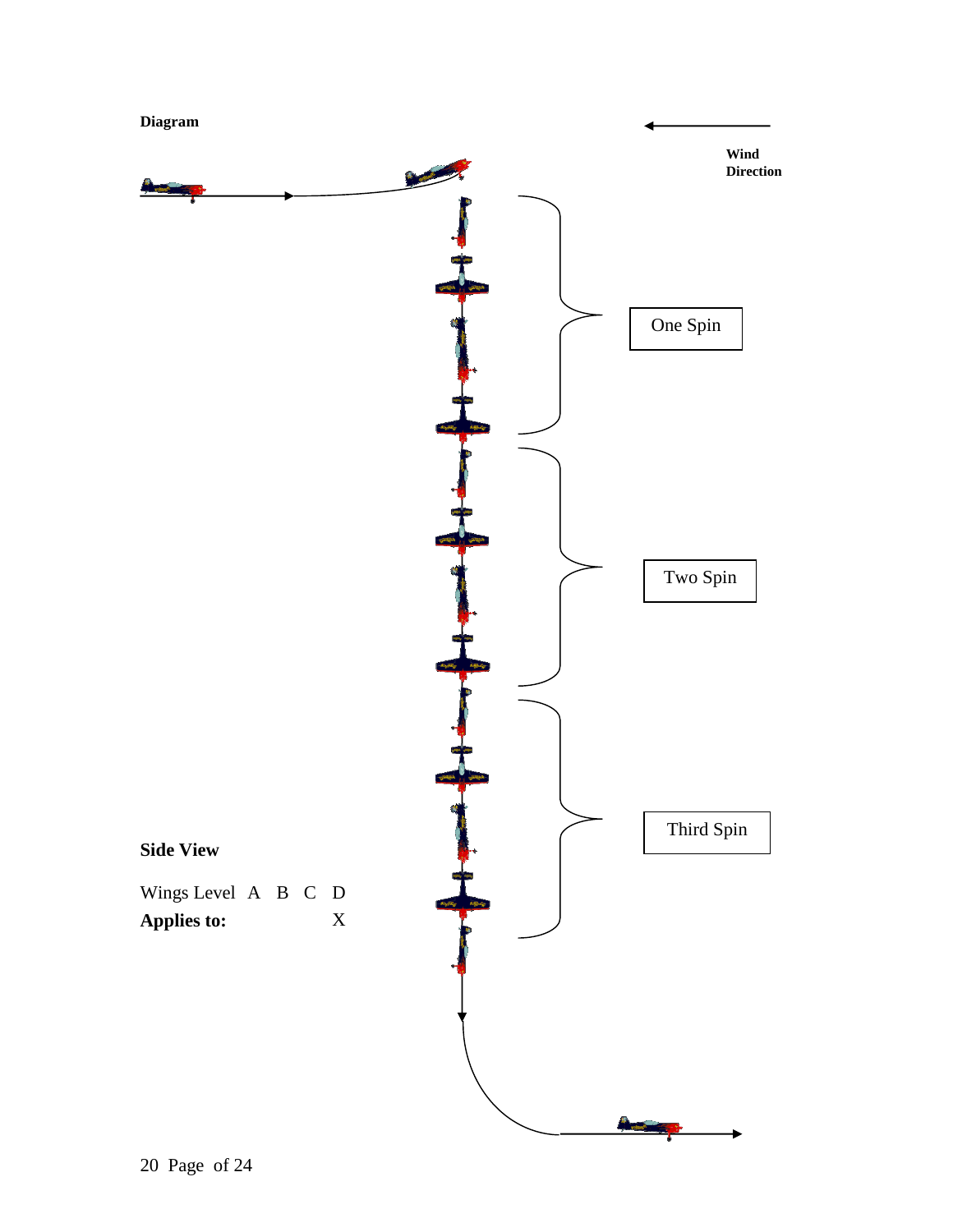# **"A" Wings – Basic Control**

| Name:            | Date: |  |
|------------------|-------|--|
|                  |       |  |
| <b>Examiner:</b> |       |  |

**Maneuver 1 1**st 2<sup>nd</sup> **1. Take Off 2. Straight Flight Out 3. Flat Figure Eight 4. Rectangular Approach 5. Land Under Power Subtotal: Less General Downgrades Total**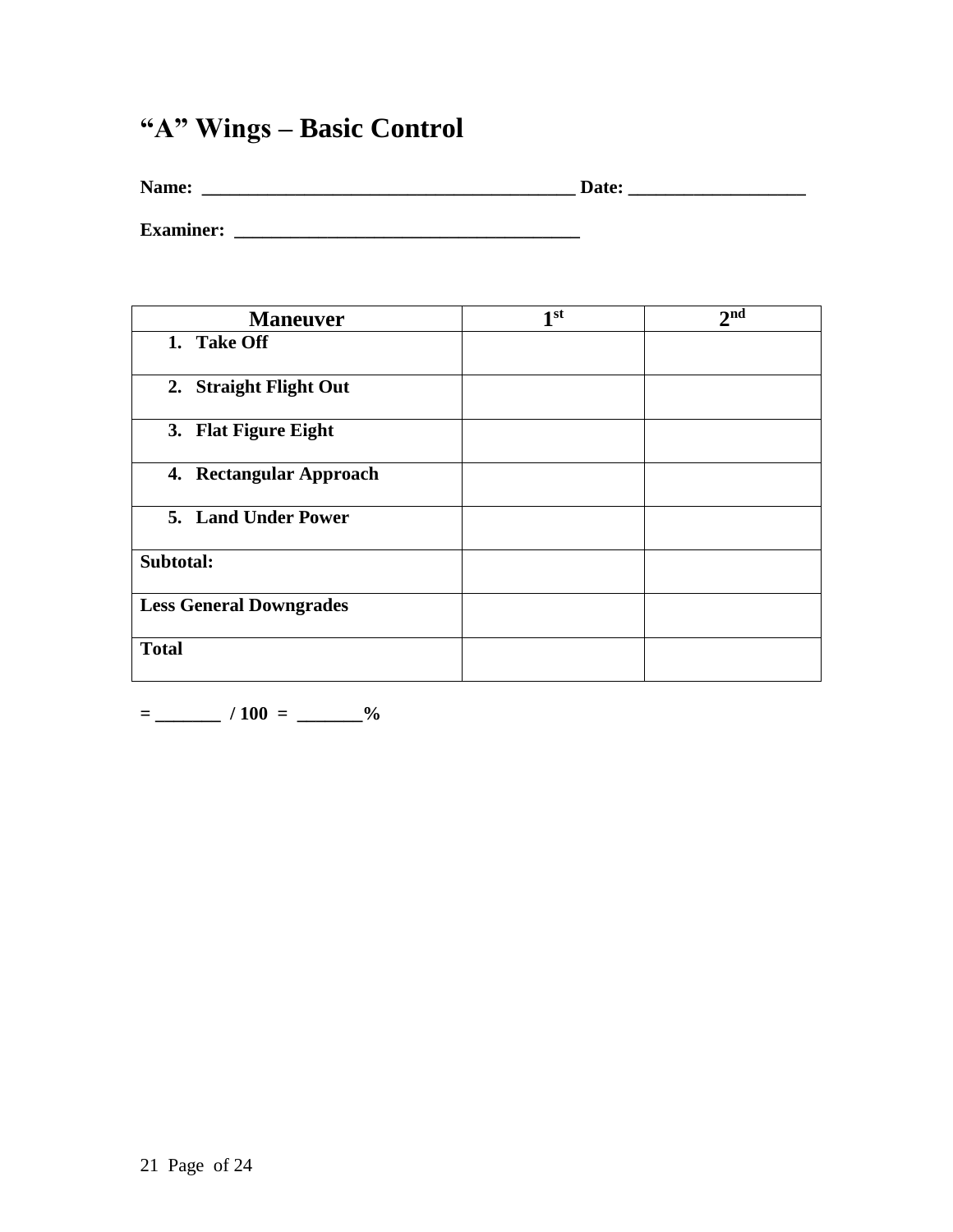# **"B" Wings - Intermediate**

| Name:            | Date: |  |  |
|------------------|-------|--|--|
|                  |       |  |  |
| <b>Examiner:</b> |       |  |  |

**Maneuver 1**  $\overline{1^{st}}$ 2<sup>nd</sup> **1. Take Off 2. Straight Flight Out 3. Procedure Turn 4. Straight Flight Back 5. Two Inside Loops 6. One Horizontal Roll 7. Rectangular Approach 8. Land Under Power Subtotal: Less General Downgrades Total**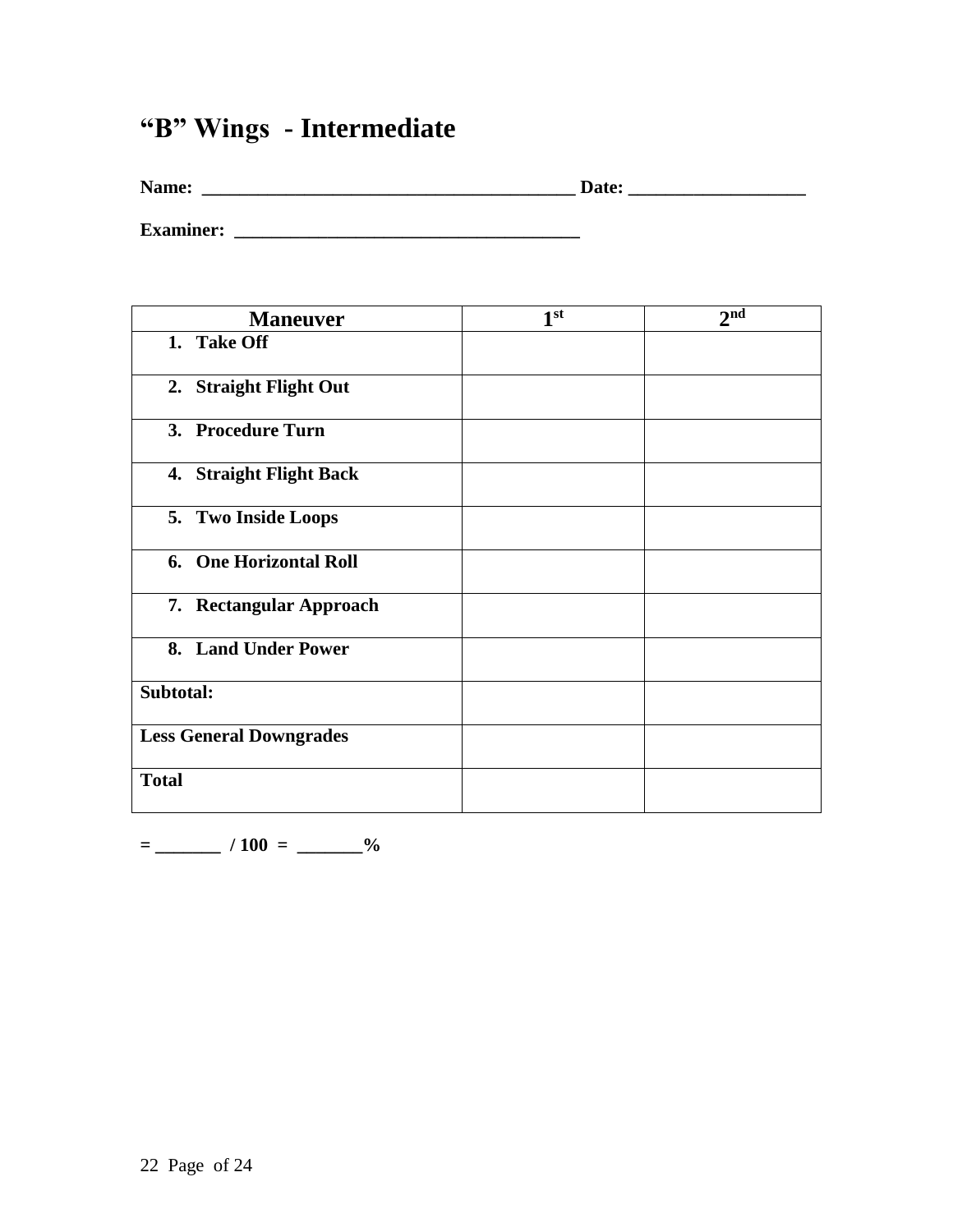# **"C" Wings - Intermediate Advanced**

| Name: | Date: |
|-------|-------|
|       |       |

**Examiner: \_\_\_\_\_\_\_\_\_\_\_\_\_\_\_\_\_\_\_\_\_\_\_\_\_\_\_\_\_\_\_\_\_\_\_\_\_**

| <b>Maneuver</b>                | 1 <sup>st</sup> | 2 <sub>nd</sub> |
|--------------------------------|-----------------|-----------------|
| 1. Take Off                    |                 |                 |
| 2. Stall Turn                  |                 |                 |
| 3. Two Horizontal Rolls        |                 |                 |
| 4. Immelman Turn               |                 |                 |
| 5. Cuban Eight                 |                 |                 |
| 6. Straight Inverted Flight    |                 |                 |
| 7. One Outside Loop            |                 |                 |
| 8. Landing                     |                 |                 |
| Subtotal:                      |                 |                 |
| <b>Less General Downgrades</b> |                 |                 |
| <b>Total</b>                   |                 |                 |